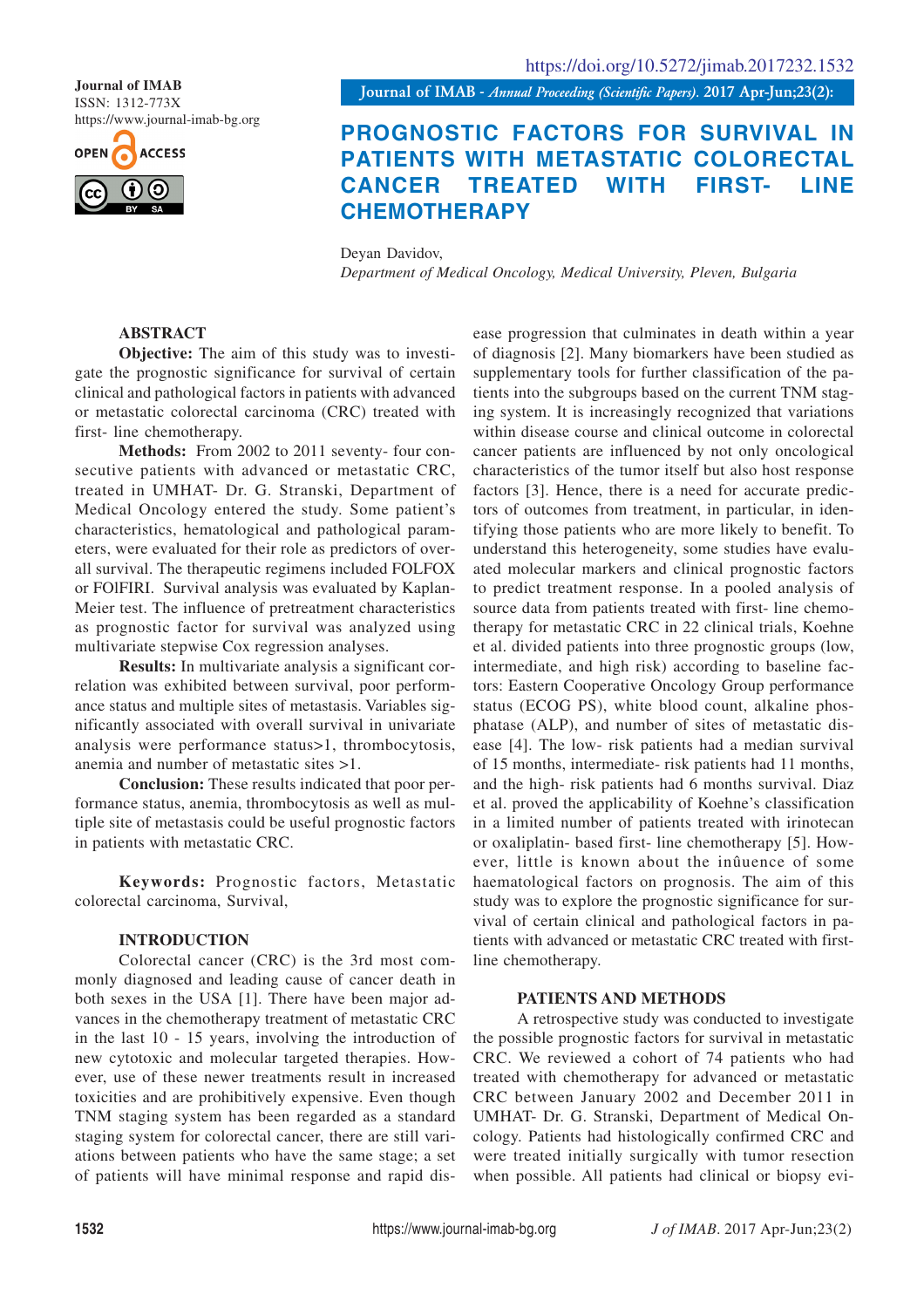dence of advanced or metastatic disease with at least one measurable lesion. Assessment of extend of disease consisted of chest radiography, abdomen ultrasound and, if necessary, computer tomography of the thorax and abdomen was performed. Treatment schedule consisted of oxaliplatin or irinotecan based chemotherapy regimens. Oxaliplatin- based schedule means intravenous oxaliplatin 80 mg/m<sup>2</sup> on day 1, leucovorin 200 mg/m<sup>2</sup> intravenously on day 1 and 2 and 5- fluorouracil 400 mg/ m2 bolus followed by 5- fluorouracil 600 mg/m<sup>2</sup> as continued infusion, with repetition every two weeks. Irinotecan- based treatment means irinotecan 180 mg/m<sup>2</sup> day 1 intravenously, fluorouracil  $450 \text{ mg/m}^2$  days 2- 5 intravenously and leucovorin bolus  $35 \text{ mg/m}^2$  day 2- 5 intravenously, with repetition every 21 days. Both regimens were applied until disease progression or inappropriate toxicity. Detailed patient characteristics prior to initiation of first- line chemotherapy were acquired from hospital patient records. All patients were consecutive non- selected cases. Patients were not candidates for surgical treatment (either curative or palliative).

Different patient or tumor related factors were entered in the analysis based on characteristics identified by previous studies [6, 7]. Patient- related factors included age (≤60 years or >60 years), gender, World health organization (WHO) performance status, hemoglobin (Hb) level, total leukocyte count, platelet count, alkaline phosphatase (AP), lactate dehydrogenase (LDH). Anemia was defined as Hb <120 g/L in men and <110 g/L in women. Thrombocytosis was defined as a platelet count of  $> 400x10^9$ /L. Elevated AP was defined higher than 280 UI/L. Elevated LDH was defined higher than 460 UI/L. Pathologic features was determined from the pathologist's reports. Parameter assessed included site of primary tumor (colon versus rectum), site of metastasis (liver versus others) and number of metastasis (single versus multiple). Follow- up information, including cause of death, was ascertained through a review of clinical notes. Overall survival (OS) calculated as time from start of treatment to death or last contact, was recorded and correlated with the above clinical, hematological and pathological parameters. The OS was estimated by the method of Kaplan and Meier [8]. Variables were studied for influence on survival in a univariate analysis by using the log- rank test, and in a multivariate analysis using the Cox proportional hazard regression analysis [9]. The results were considered statistically significant at the p< 0, 05 levels.

## **RESULTS**

A total of 74 patients with advanced or metastatic inoperable CRC, treated with first –line chemotherapy were analysed regardless of their overall survival. All patients had undergone chemotherapy consisting FOLFOX or FOLFIRI. Baseline demographic and disease characteristics are summarized in Table 1. The median age of patients was 62,7 years (range 39- 76 years) and 48 of patients were > 60 years. The male/ female ratio was 71,6% to 28,4%. The most of the patients were in good WHO- performance status (0-1- 79,7%, 2-3- 20,3%). The most common site of primary tumor was colon- 54 patient (72,9%), the patients with rectum carcinoma were 20 (27,1%). The most common metastatic location was the liver (32,4%) and the lung (22,9%). Most of the patients were with one number of metastatic sites at presentation (81,1%). Hb was found as normal in 51 patients  $(68.9\%)$  and 23 patients  $(31.4\%)$  were with anemia. Leukocyte and platelet count were normal in 49  $(66,2\%)$  and 56  $(75,7\%)$  of patients, respectively. The LDH and AP were elevated in 23 (31,4%) and 19 (25,7%) of patients, respectively. The median followup period was 10 months (4- 28 months).

The median OS was 11 months (range 1- 22) months. The following pre- treatment factors were identified as univariate predictors of poor survival (Table 2): number of metastatic sites>1, WHO performance status > 1, elevated platelet counts ≥400x10<sup>9</sup>/L, anemia with Hb level <120 g/L in men and <110 g/L in women.

No statistically significant differences were found for the following parameters: age, sex, site of primary tumor, AP level, LDH level, and leukocyte count.

Two factors were found to be significant in multivariate analysis. As shown in Table 3, the major unfavorable prognostic factors were multiple number of metastasis and performance status at presentation >1.

#### **DISCUSSION**

Over the last few years there has been an increased interest in clinical and molecular prognostic factors in stage IV mCRC. The reason for this is the recent advances in treatment options which have extended patient survival.

Our analysis included consecutive non- selected patients with advanced or mCRC treated in a single center and all patients were treated outside of clinical trials with palliative chemotherapy. Based on the univariate analysis, we distinguished four prognostic factors that influence survival: worsened PS, thrombocytosis, anemia and multiple site of metastasis.

Various studies on survival factors for advanced or mCRC have resulted in disparate results which probably depict differences in patient population and study design and hence make them difficult to evaluate. Nevertheless, in these studies performance status is established as a fundamental clinical prognostic factor in stage IV CRC [10, 11]. Worsening PS has been definitively associated with advanced disease and poor prognosis and this is confirmed in our analysis. The association between anemia and inferior survival capability has also been demonstrated by Kohne et al. previously in their multivariate analysis of 3,825 patients with mCRC treated with palliative chemotherapy in the setting of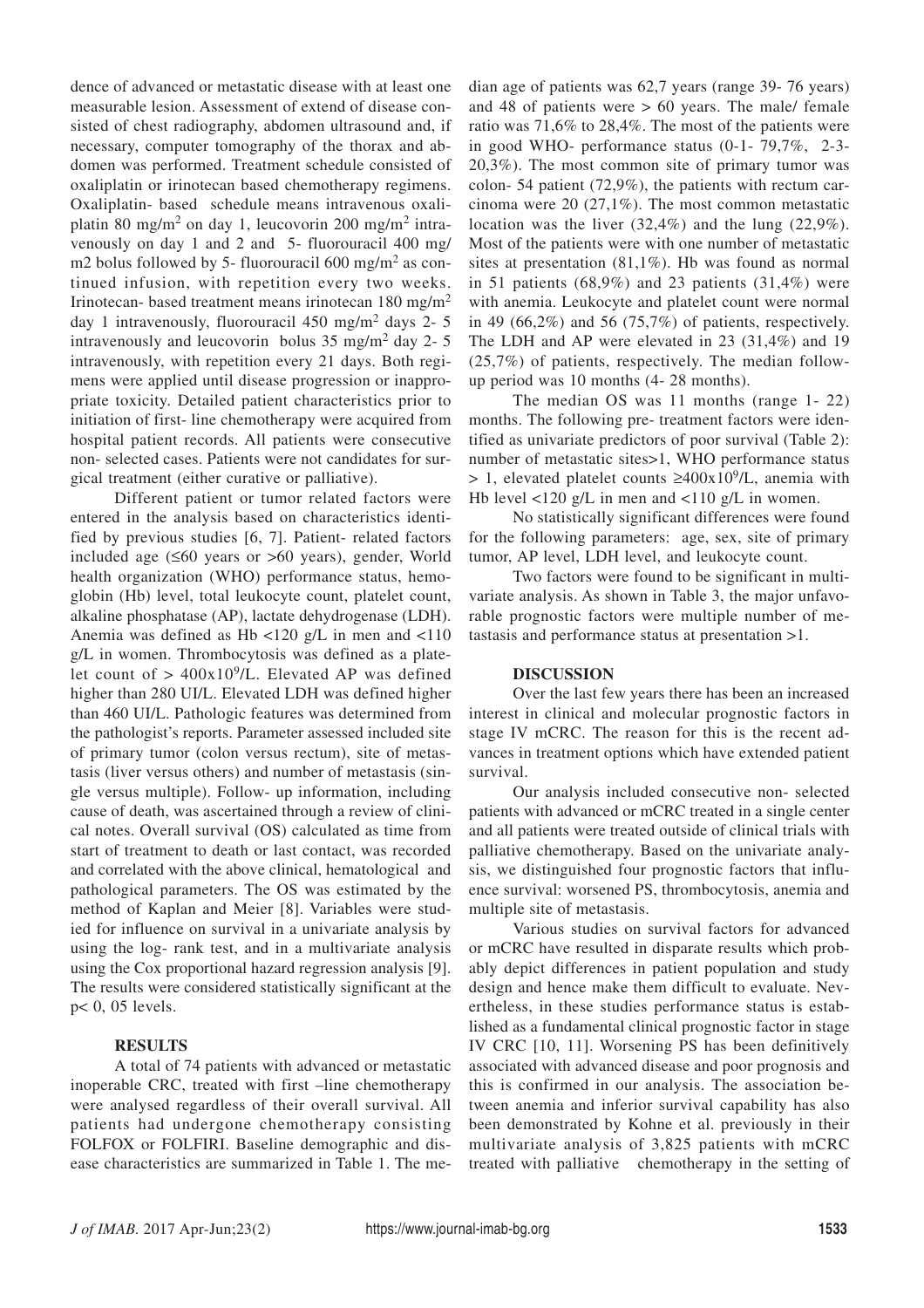22 multinational trials [4]. Elevated level of platelets is observed as unfavorable prognostic factors in many solid tumors. Recently Baranyai Z. at al. reported thrombocytosis to be valuable predictive factor for poor prognosis in patients with mCRC [12]. Our observations correlated with this report. The number of sites of metastases on presentation is reported to had no influence on overall survival from Assersohn et al. [13] Our findings do not confirm this result.

The main limitations of the present study are inherent to its retrospective nature and the relatively small number of patients. Prognostic factors that can risk stratify patients, predictive biomarkers that can help individualize treatment selection and predict a patient's response to therapy, facilitate the better understanding and treatment of the disease. Despite their adequate prognostic ability, none of the established prognostic models is 100% accurate. In consequence, the search for more accurate markers continues. Novel prognostic factors and more up-to-date models are urgently needed for patients with mCRC, especially in the era of targeted therapies.

## **CONCLUSIONS**

This investigation confirm the potential role of some prognostic factors as survival, poor performance status, multiple sites of metastasis and thrombocytosis as predictive tools in metastatic CRC. Prognostic models should widely be used in the clinical practice to counsel patients, plan surveillance protocols, and select appropriate candidates for inclusion in adjuvant treatment protocols. Further improvements in our ability to predict CRC prognosis will rely on the integration of molecular and genetic markers in the currently established models.

#### **Table 1.** Baseline patient's characteristics

| Characteristics            | Number of patients-74 |
|----------------------------|-----------------------|
| Age (years)                | $39 - 76$             |
| $39 - 60$                  | 26 (35,2%)            |
| >60                        | 48 (64,8%)            |
| Gender                     |                       |
| Male                       | 53 (71,6%)            |
| Female                     | 21 (28,4%)            |
| Primary tumor type         |                       |
| Colon                      | 54 (72,9%)            |
| Rectum                     | 20 (27,1%)            |
| Performance status WHO     |                       |
| $0 - 1$                    | 59 (79,7%)            |
| $2 - 3$                    | 15 (20,3%)            |
| Site of metastasis         |                       |
| Liver                      | 24 (32,4%)            |
| Lung                       | 17 (22,9%)            |
| Others                     | 13 (17,5%)            |
| More than one metastasis   | 14 (27,2%)            |
| Number of metastatic sites |                       |
| 1                          | 60 $(81,1\%)$         |
| >1                         | 14 (18,9%)            |
| Hemoglobin level           |                       |
| Normal                     | 51 (68,9%)            |
| Low                        | 23 (31,1%)            |
| Leukocyte count            |                       |
| Normal                     | 49 (66,2%)            |
| Elevated                   | 25 (33,8%)            |
| Platelet count             |                       |
| Normal                     | 56 (75,7%)            |
| Elevated                   | 18 (24,3%)            |
| <b>LDH</b>                 |                       |
| Normal                     | 51 (68,9%)            |
| Elevated                   | $23(31,1\%)$          |
| AP                         |                       |
| Normal                     | 55 (74,3%)            |
| Elevated                   | 19 (25,7%)            |

| <b>Table 2.</b> Results of univariate survival analysis. |  |  |  |  |
|----------------------------------------------------------|--|--|--|--|
|----------------------------------------------------------|--|--|--|--|

| Factor               | Favorable                  | Unfavorable         | HR   | 95% CI        | P- value  |
|----------------------|----------------------------|---------------------|------|---------------|-----------|
| Age                  | <65                        | $\geq 65$           | 1,12 | $0,48 - 1,23$ | <b>NS</b> |
| Gender               | Female                     | Male                | 1,2  | $0, 76-1, 45$ | <b>NS</b> |
| Performance status   | $0-1$                      | $2 - 3$             | 1,36 | $1,12 - 1,88$ | < 0.001   |
| Primary tumor type   | Colon                      | Rectum              | 1,09 | $0,86 - 1,45$ | <b>NS</b> |
| Platelet count       | $<$ 400x10 <sup>9</sup> /L | $\geq 400x10^{9}/L$ | 1,58 | $1,14 - 2,23$ | < 0.001   |
| AP                   | Normal                     | Elevated            | 1,23 | $0,96 - 1,55$ | <b>NS</b> |
| <b>LDH</b>           | Normal                     | Elevated            | 1,18 | $0,88-1,47$   | <b>NS</b> |
| Leukocyte count      | Normal                     | Elevated            | 1.38 | $1,01-1-88$   | <b>NS</b> |
| Hemoglobin level     | Normal                     | Anemia              | 1,78 | 1,23-2,49     | < 0.001   |
| Number of metastasis |                            | >1                  | 1.37 | $1,12-2,24$   | < 0.001   |
| Site of metastasis   | Liver                      | Others              | 1,25 | $0,91-2,13$   | <b>NS</b> |

HR- Hazard ratio, CI- Confidence interval, NS-Not significant